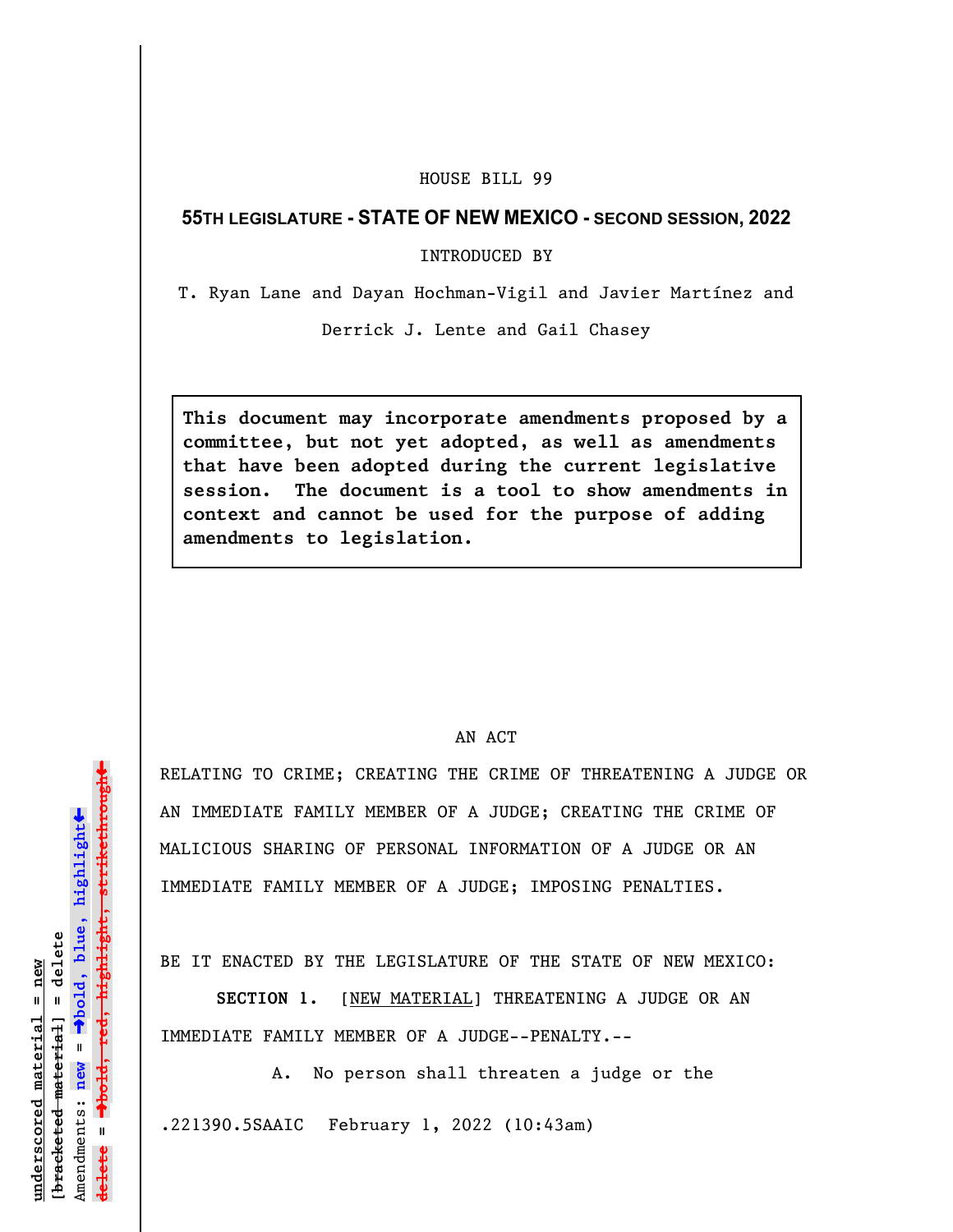immediate family member of a judge with the intent to:

(1) place the judge or the immediate family member of a judge in fear of great bodily harm to the judge or to an immediate family member of the judge;

(2) prevent or interrupt the ability to carry out the judge's job duties; or

(3) retaliate against a judge on account of the performance of the judge's official duties during the judge's term of service.

B. A person who violates the provisions of this section is guilty of a fourth degree felony.

C. As used in this section:

(1) "immediate family member" means a spouse, child, sibling, parent, grandparent or grandchild, and "immediate family member" includes a stepparent, a stepchild, a stepsibling and an adoptive relationship; **HCPAC**º**and**»**HCPAC**

(2) "judge" means a **HCPAC**º**district court, appellate, metropolitan court, magistrate or probate judge or supreme court justice.**»**HCPAC HCPAC**º**current or former justice, judge, magistrate, domestic violence special commissioner or** hearing officer; and<sup>+</sup>HCPAC

**HCPAC**º**(3) "retaliate" means intentionally threatening bodily injury to or damage to the property of a judge or a family member of a judge with the intent to retaliate against the judge for the judge's exercise of the judge's judicial duties and causing the judge or the family member to reasonably believe that the judge's or the family**

.221390.5SAAIC February 1, 2022 (10:43am)

**underscored material = new [bracketed material] = delete**

bracketed material] = delete inderscored material = new

Amendments: **new** =

Amendments: new =

**delete =**

lelete

º**bold, blue, highlight**

º**bold, red, highlight, strikethrough**

 $\ddot{\bullet}$ 

 $\ddag$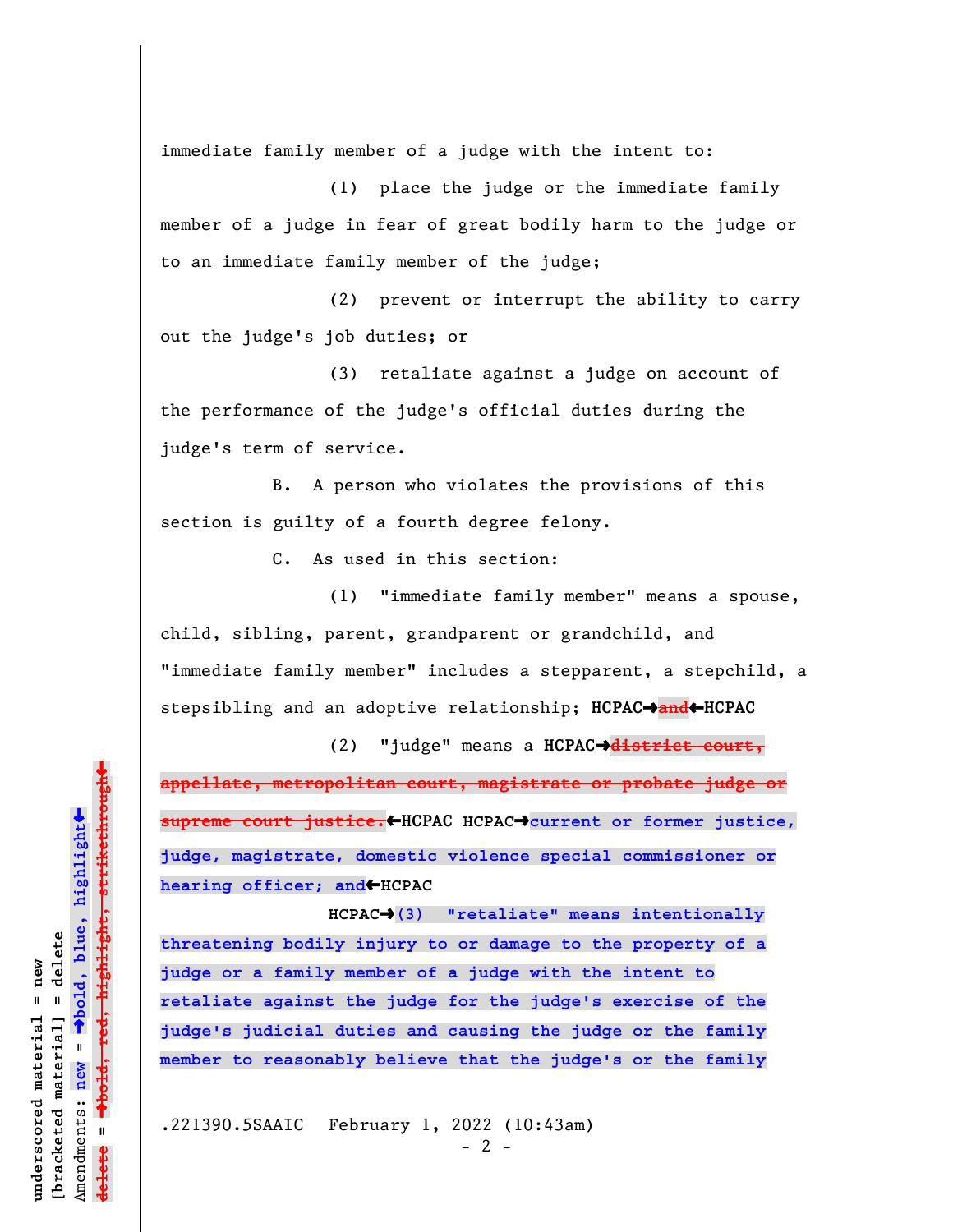**member's person or property is in danger.**»**HCPAC**

**SECTION 2.** [NEW MATERIAL] MALICIOUS SHARING OF PERSONAL INFORMATION OF A JUDGE OR AN IMMEDIATE FAMILY MEMBER OF A JUDGE--PENALTY.--

A. No person shall share the personal information of a judge or an immediate family member of a judge with the intent to:

(1) cause harm to the judge or an immediate family member of a judge;

(2) place the judge or an immediate family member of a judge in fear of great bodily harm to the judge or to an immediate family member of the judge; or

(3) prevent or interrupt the ability to carry out the judge's job duties.

B. A person who violates the provisions of this section is guilty of a misdemeanor.

C. As used in this section:

(1) "immediate family member" means a spouse, child, sibling, parent, grandparent or grandchild, and "immediate family member" includes a stepparent, a stepchild, a stepsibling and an adoptive relationship;

(2) "judge" means a **HCPAC**º**district court, appellate, metropolitan court, magistrate or probate judge or supreme court justice**»**HCPAC HCPAC**º**current or former justice, judge, magistrate, domestic violence special commissioner or hearing officer**»**HCPAC** ; and

.221390.5SAAIC February 1, 2022 (10:43am)